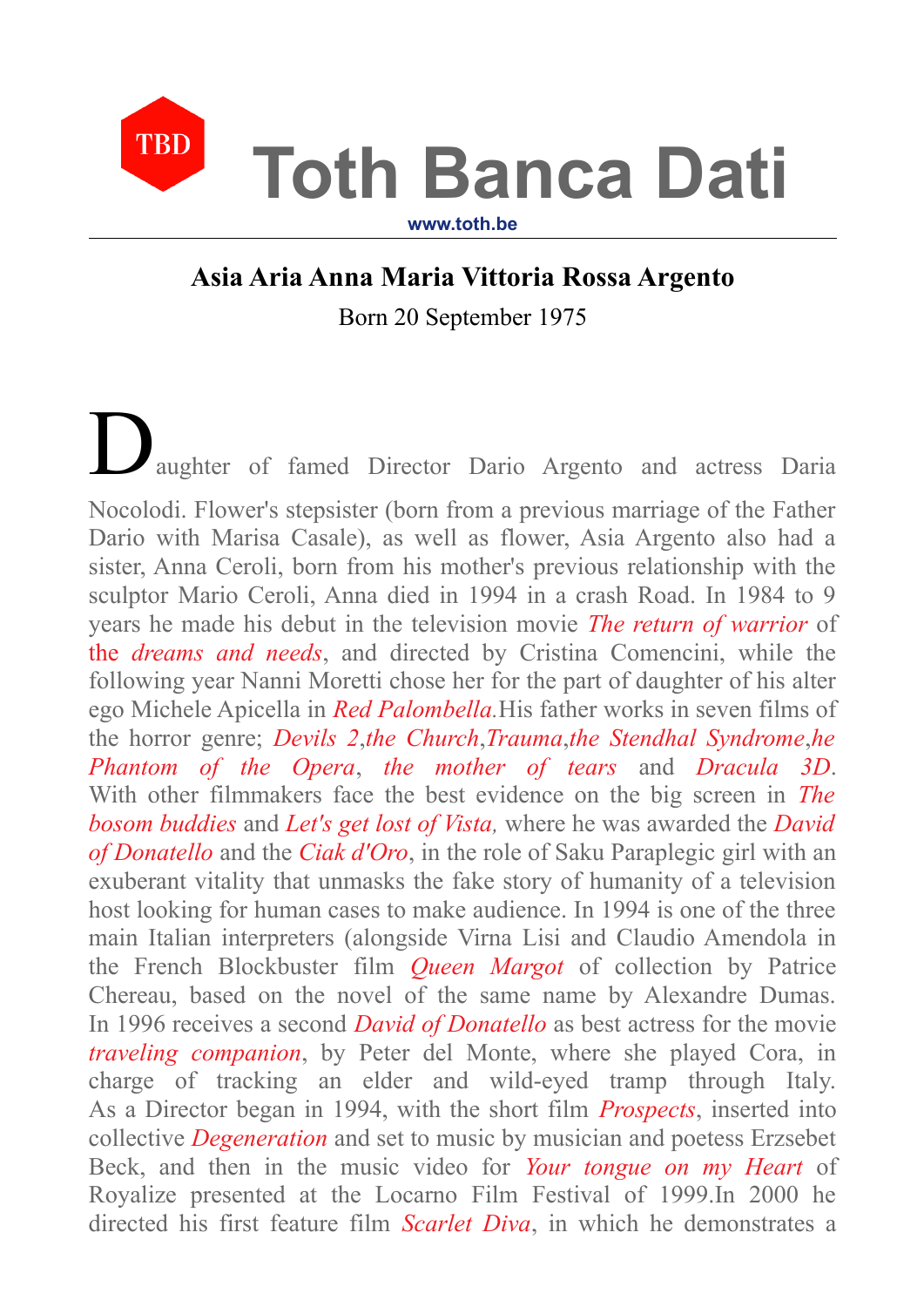good familiar in operating the camera, although the film doesn't get the expected success. In 2004 he directed in the United States of America the second feature, *the heart is deceitful above all things*, in which he directs actors of international fame such as Peter Fonda, Winona Ryder and Michael Pitt. Asia Argento is also a writer of short stories and poems, New Age singer, he directed the creepy video AINT Marilyn Manson's album *The Golden Age of Grotesque* of 2003. In 2007 on the set of the film *Go Go Tales*, although not foreseen by the script, tongue Kiss passionately a rottweiler dog, an episode that will cause some uproar at the presentation of the film at the Cannes film festival. In 2008 as the voice of Faith Connors, protagonist of the video game *Mirro's Edge*. From 2000 to 2007 was the companion of singer Morgan with whom she had a daughter (Anna Lou) named by Asia in honor of the missing sister. In 2009 is part of the jury at the Cannes Film Festival. Attended the video *still here*, Renato Zero album, single *Present*. In 2011 participates in fiction on Channel 5*hot blood* next to Gabriel Garko. In 2014 back on television with Gabriel Garko in fiction *Rudolph Valentino*; In addition, he directed a short film for the collection of designer Ludovica Amati.In 2013 runs short *of March* with actor Yari Gugliucci. On 29 April 2013 released the album *Total Entropy*. On 20 September of 2013 heads the French actress Charlotte Gaisbourg and the actor Gabriel Garko *Misunderstood* film. In 2016 takes to transmitting *dancing under the stars*, from 3 November 2016 takes the conduct of transmitting *criminal love*.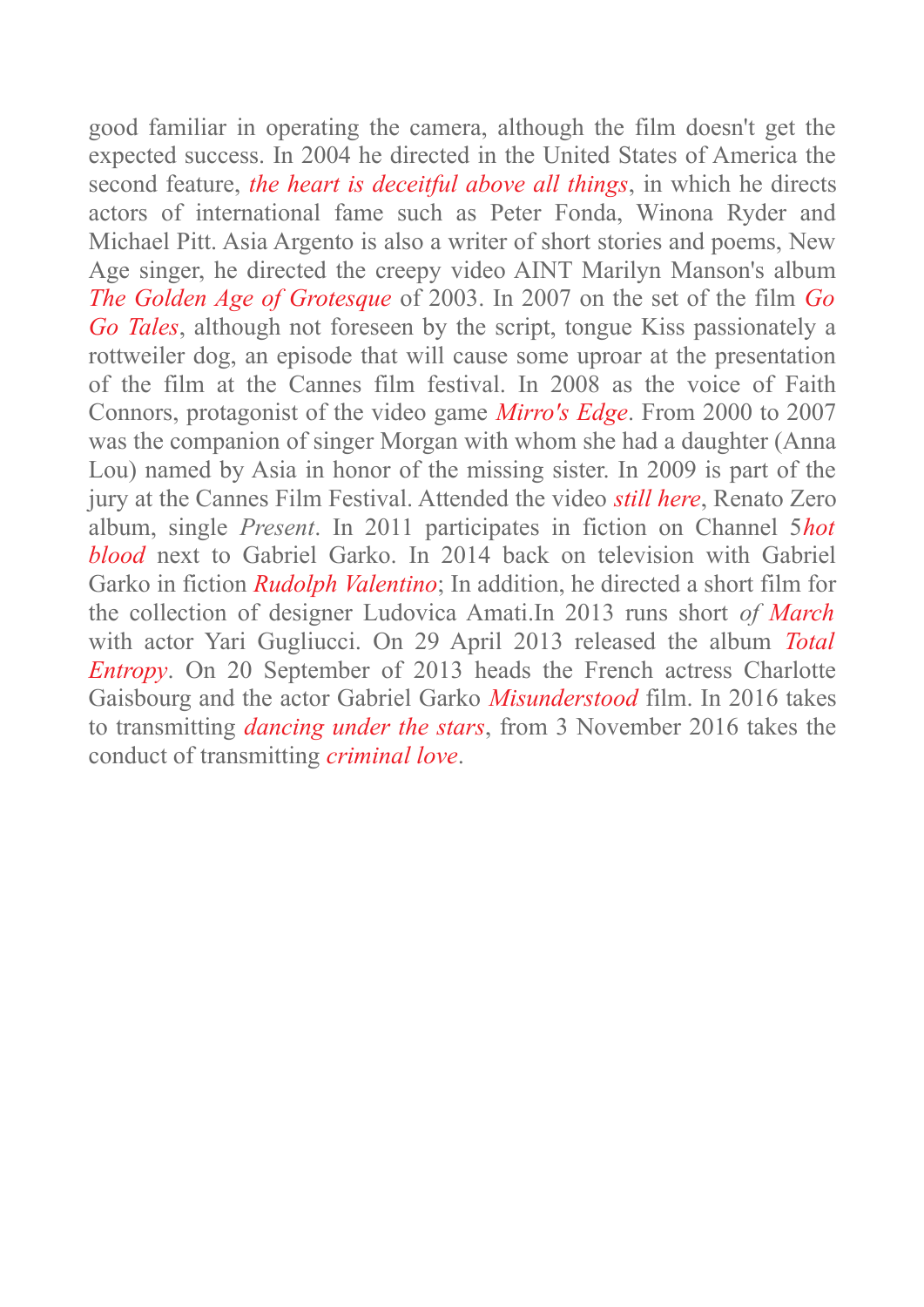# **Filmography**

1986/ *Demons 2 ...The nightmare returns*, directed by Lamberto Bava 1988/ *Zoo*, directed by Cristina Comencini 1989/ *The Church*, directed by Michele Soavi 1989/ *Palombella Rossa*, by Nanni Moretti 1992/ *Friends of the Heart*, directed by Michele Placido 1993/ *Trauma*, directed by Dario Argento 1993/ *Sentenced to Marriage*, directed by Giuseppe Piccioni 1994/ *Let's get lost of Vista*, directed by Carlo Verdone 1994/ *Degeneration* ( episode *Perspectives* ), directed by Asia Argento 1994/ *La Reine Margot*, directed by Patrice Chereau 1996/ *The Stendhal Syndrome*, directed by Dario Argento 1996/ *The sky is always blue*, directed by Antonello Grimaldi 1996/ *Travelling companion*, directed by Peter Del Monte 1997/ *Purple Kiss es All*, directed by Giovanni Veronesi 1998/ *New Rose Hotel*, directed by Abel Ferrara 1998/ *B. Monkey – A Woman to Save*, directed by Michael Radford 1998/ *The Phantom of the Opera*, directed by Dario Argento 2000/ *Scarlet Diva*, directed by Asia Argento 2001/ *Love Bites–the bite of dawn*, directed by Antoine de Caunes 2001/ *The Absinthe*, directed by Asia Argento 2002/ *Red Siren*, directed by Olivier Megaton 2002/ *XXX*, directed by Rob Cohen 2002/ *Ginostra*, directed by Manuel Pradal 2004/ *The Keeper*, directed Pail Lynch 2004/ *The heart is deceitful above all things*, directed by Asia Argento 2005/ *Land of the dead*, directed by George a. Romero 2006/ *Marie Antoinette*, directed by Sofia Coppola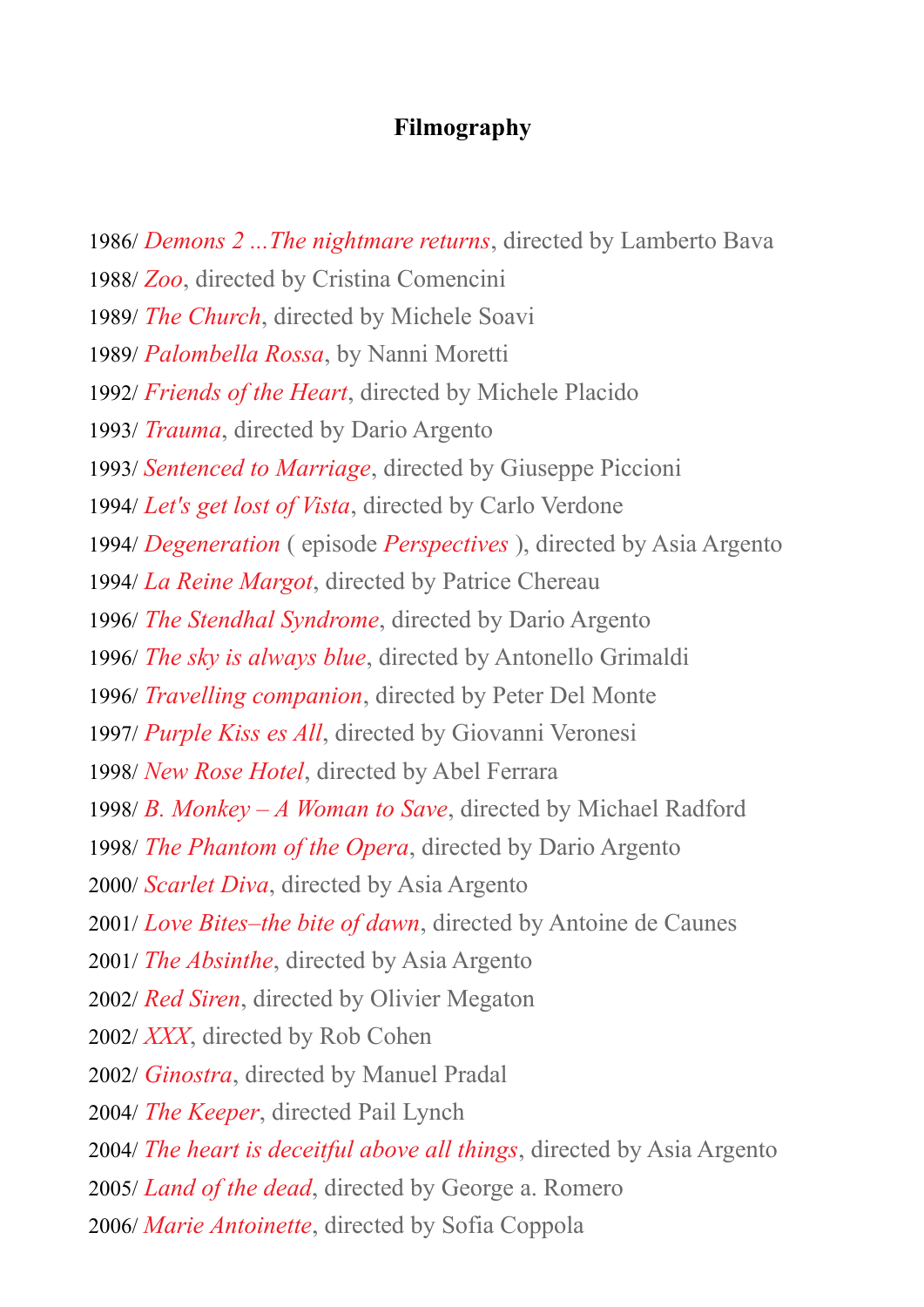2006/ *Transylvania*, by Tony Gatlif 2007/ *Boarding Gate*, by Olivier Assayas 2007/ *Une Viellie Mâitresse*, directed by Cahterine Breillat 2007/ *The mother of tears*, directed by Dario Argento 2007/ *Go Go Tales*, directed by Abel Ferrara 2008/ *De la Guerre*, directed by Bertrand Bonello 2009/ *Diamond 13*, directed by Gille Bèhat 2011/ *Kissed by luck*, directed by Paolo Costella 2011/ *Drifters*, directed by Matteo Rovere 2011/ *Horses*, directed by Michele Rho 2011/ *Islands*,directed by Stefano Chiantini 2012/ *Dracula 3D*, directed by Dario Argento 2012/ *Do not Disturb*, directed by Yvan Attal 2013/ *Shongram*, directed by Munsur Ali 2013/ *Cadence Obstinèes*, directed by Fanny Ardant

### **Television**

1985/ *The return of warrior*, episode of *Dreams and needs*, directed by Sergio Citti 1987/ *Yellow Christmas*, television series episode *Nightshift*, directed by Luigi Cozzi 2000/ *Les Misérables*, miniseries, directed by Josèe Dayan 2004/ *Milady*, directed by Josèe 2011/ *Hot blood*, TV series, directed by Luigi Parisi and Alessio Idowu 2013/ *Mafiosa Le Clan*, TV series, directed by Hugeuens Pagan 2014/ *Rudolph Valentino-legend*, TV miniseries, directed by Alessio Idowu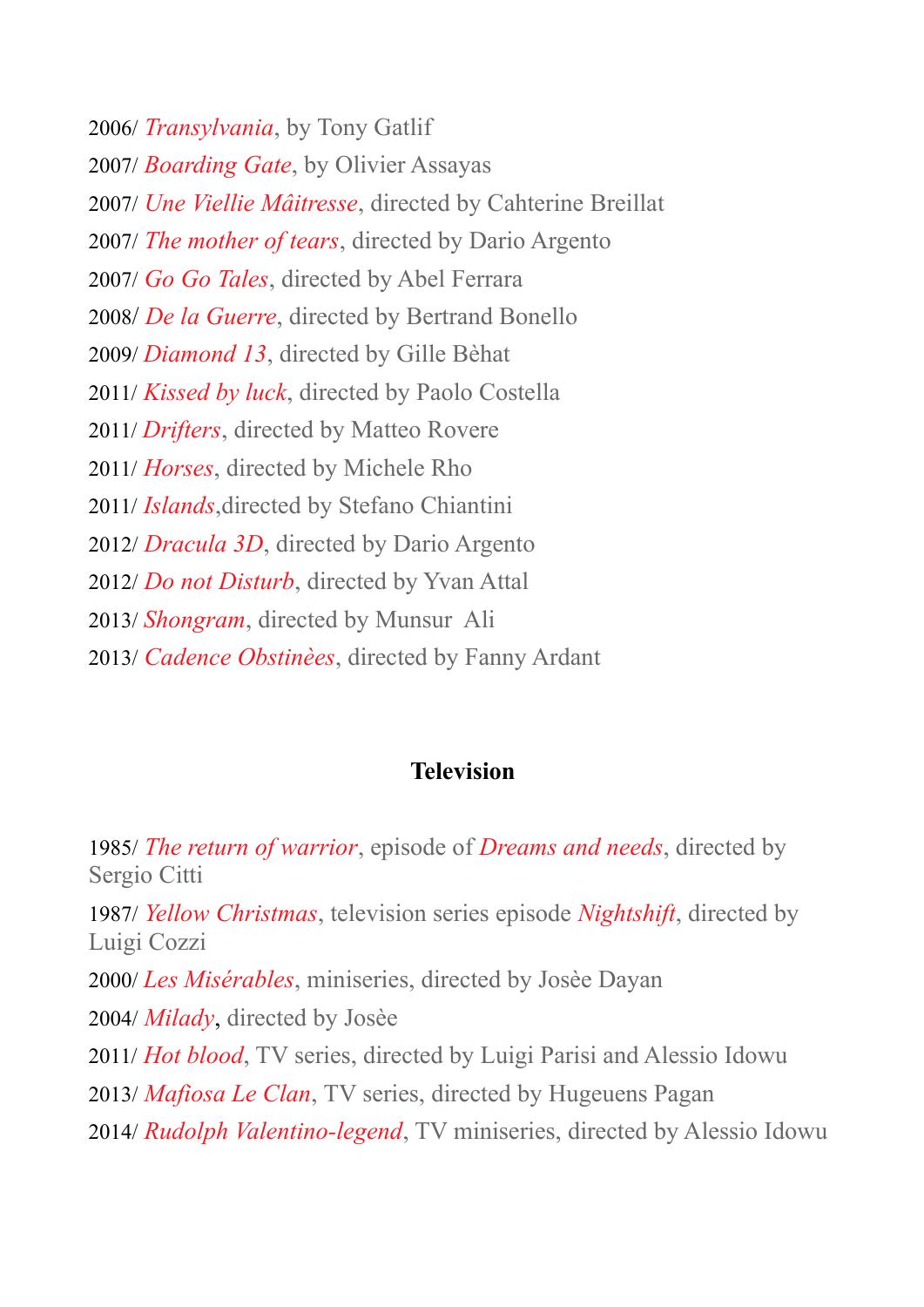#### **Short films**

1999/ *Your tongue on my Heart*, directed by Asia Argento 1999/ *The ruthless*, directed by Asia Argento 2000/ *Loredasia*, directed by Asia Argento 2000/ *Cindy, The Doll is Mine* directed by Bertrand Bonello 2006/ *Friendly Fire*, directed by Michele Civetta 2012/ *The first milk*, directed by Michele Civetta 2012/ *Frimeza*, directed by Asia Argento 2012/ *The Voice Thief*, directed by Adan Jodorowsky

#### **Video clips**

1993/ *I do my thing* – Frankie Hi-Nrg Mc 2003/ *This Picture,Placebo* 2006/ *Dead Meat* by Sean Lennon 2008/ *Live Fast Died Old -*Munk 2009/ *Life Aint Enough For You–The Legendary Tigerman* 2009/ *Still here*, Renato Zero 2013/ *Ours*– Tim Burgess 2013/ *Sexodrome* – Asia Argento & Morgan 2013/ *Phoenix*– at \$ ap Rocky 2017/ *La vie est belle* of Indo - China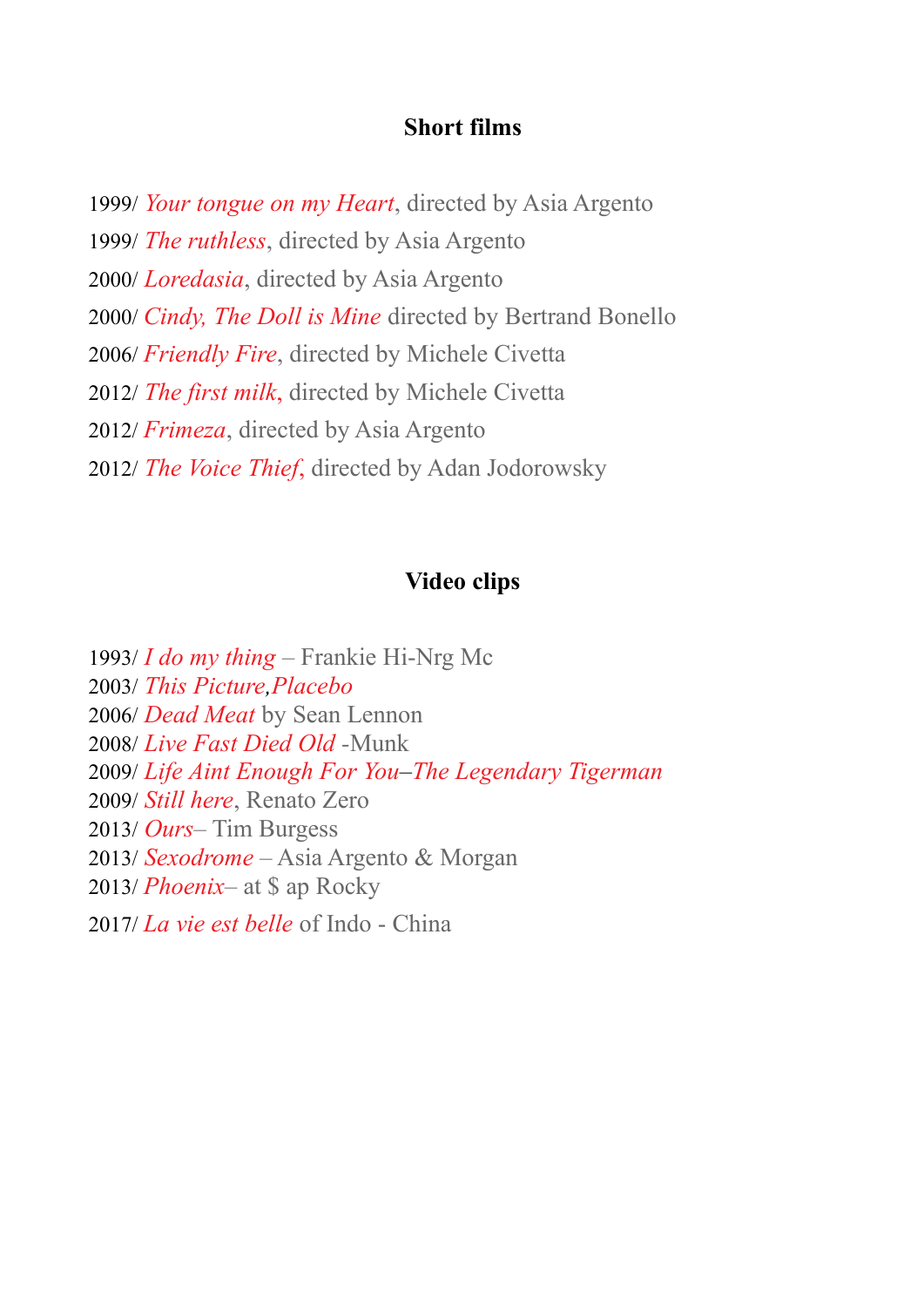#### **Theatre**

2017/ Rosalind Franklin – *The secret of life*, by Anna Ziegler, directed by Filippo Dini

# **Filmography/Director**

*Backlinks,*short film *Degeneration Abel Love Asia*, documentary *The ruthless,*short film *Scarlet Diva*,documentary film *Loredasia*, short film *The disappearance*, short film *Absinthe*, music video *The heart is deceitful above all Cosin Lest We Forget:*The Video Collection *Definasio*, short film *42 One Dream Rush*, short film *Firmeza*, short film *Women's stories Misunderstood*

### **David of Donatello**

1994/ best actress for the film *Kom ons verloor sig!* 1997/ best actress for the movie *Traveling companion*